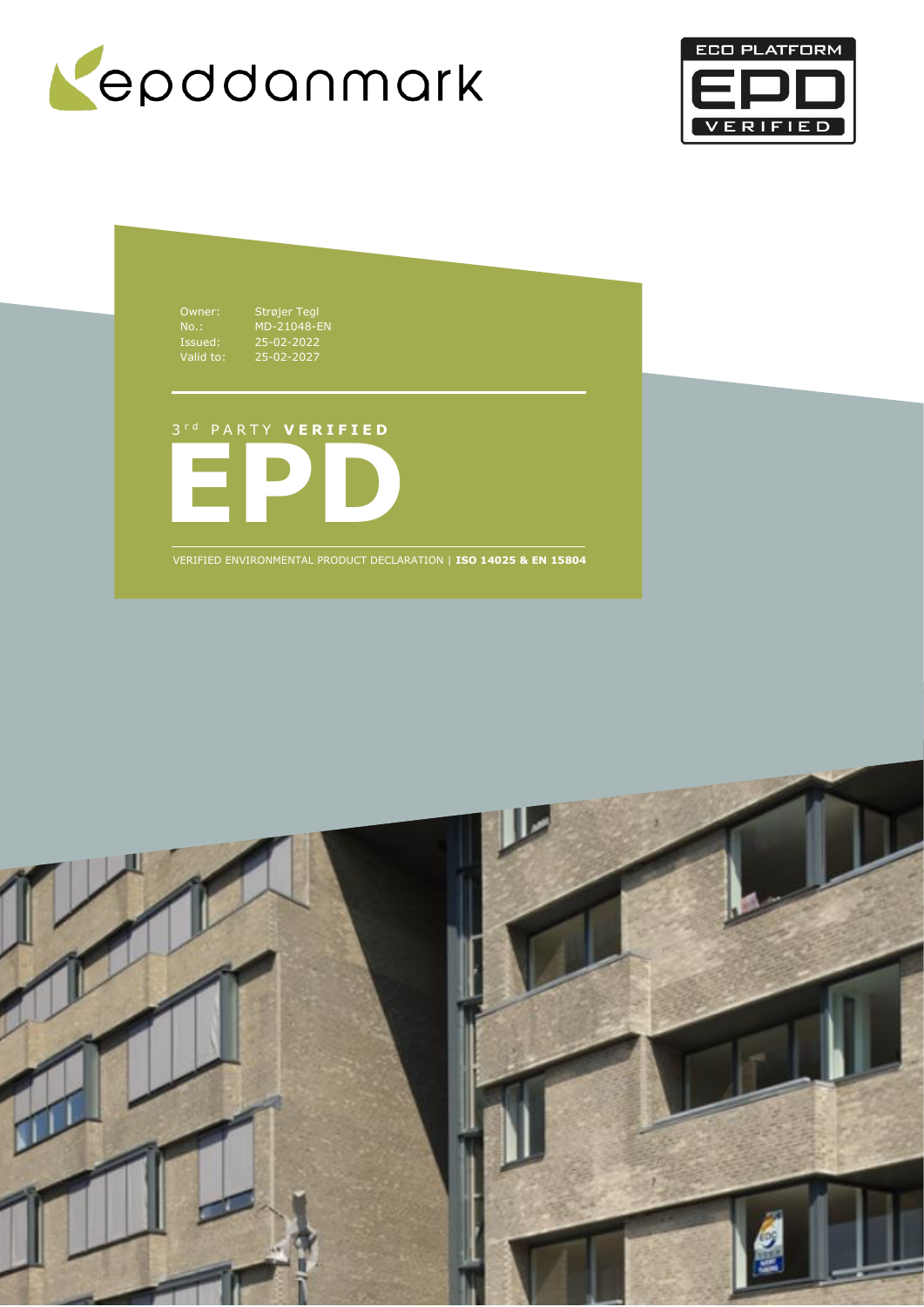



# **Owner of declaration** Strøjer Tegl

Bogyden 12, 5610 Assens CVR: 48791018

# **Programme**

EPD Danmark www.epddanmark.dk

### **Declared products**

1 tonne of 'yellow' subdued bricks based on Danish blue- and redfiring clay.

Number of declared datasets/product variations: B704, B711, B713

### **Production site**

Vedstaarup Teglværk A/S Bogyden 14 5610 Assens

### **Products use**

Bricks are used build wall, pillars, and partitions.

### **Declared unit**

1 tonne of 'yellow' subdued bricks based on Danish blue- and redfiring clay. and produced at Vedstaarup Teglværk. Certified green electricity is used at production site. Expected average service life of 150 years.





### **Issued:** 25-02-2022

**Valid to:** 25-02-2027

**Basis of calculation**

This EPD is developed in accordance with the European standard EN 15804+A1.

#### **Comparability**

EPDs of construction products may not be comparable if they do not comply with the requirements in EN 15804. EPD data may not be comparable if the datasets used are not developed in accordance with EN 15804 and if the background systems are not based on the same database.

### **Validity**

This EPD has been verified in accordance with ISO 14025 and is valid for 5 years from the date of issue.

#### **Use**

The intended use of an EPD is to communicate scientifically based environmental information for construction products, for the purpose of assessing the environmental performance of buildings.

### **EPD type**

☐Cradle-to-gate ☒Cradle-to-gate with options ☐Cradle-to-grave

CEN standard EN 15804 serves as the core PCR

Independent verification of the declaration and data, according to EN ISO 14025

□ internal **a** external

Third party verifier:

Nielen Backten

*Ninkie Bendtsen*

renser *Martha Katrine Sørensen EPD Danmark*

|                                    | Life cycle stages and modules ( $MND =$ module not declared) |               |                |                         |            |                     |                |             |               |                              |                               |                                 |                |                     |                |                                                      |
|------------------------------------|--------------------------------------------------------------|---------------|----------------|-------------------------|------------|---------------------|----------------|-------------|---------------|------------------------------|-------------------------------|---------------------------------|----------------|---------------------|----------------|------------------------------------------------------|
| Construction<br>Product<br>process |                                                              |               | Use            |                         |            |                     |                | End of life |               |                              | Beyond the system<br>boundary |                                 |                |                     |                |                                                      |
| Raw material<br><b>Alddns</b>      | Transport                                                    | Manufacturing | ransport       | Installation<br>process | Jse        | nce<br>na<br>Mainte | Repair         | Replacement | Refurbishment | Operational<br>use<br>energy | Operational<br>use<br>water   | construction<br>demolition<br>B | Transport      | processing<br>Waste | Disposal       | recovery<br>recycling<br>potential<br>Re-use,<br>and |
| A <sub>1</sub>                     | A2                                                           | A3            | A <sub>4</sub> | A <sub>5</sub>          | <b>B1</b>  | <b>B2</b>           | B <sub>3</sub> | <b>B4</b>   | <b>B5</b>     | <b>B6</b>                    | <b>B7</b>                     | C <sub>1</sub>                  | C <sub>2</sub> | C <sub>3</sub>      | C <sub>4</sub> | D                                                    |
| X                                  | Х                                                            | х             | Х              | X                       | <b>MND</b> | <b>MND</b>          | <b>MND</b>     | <b>MND</b>  | <b>MND</b>    | <b>MND</b>                   | <b>MND</b>                    | <b>MND</b>                      | X              | Х                   | X              | Х                                                    |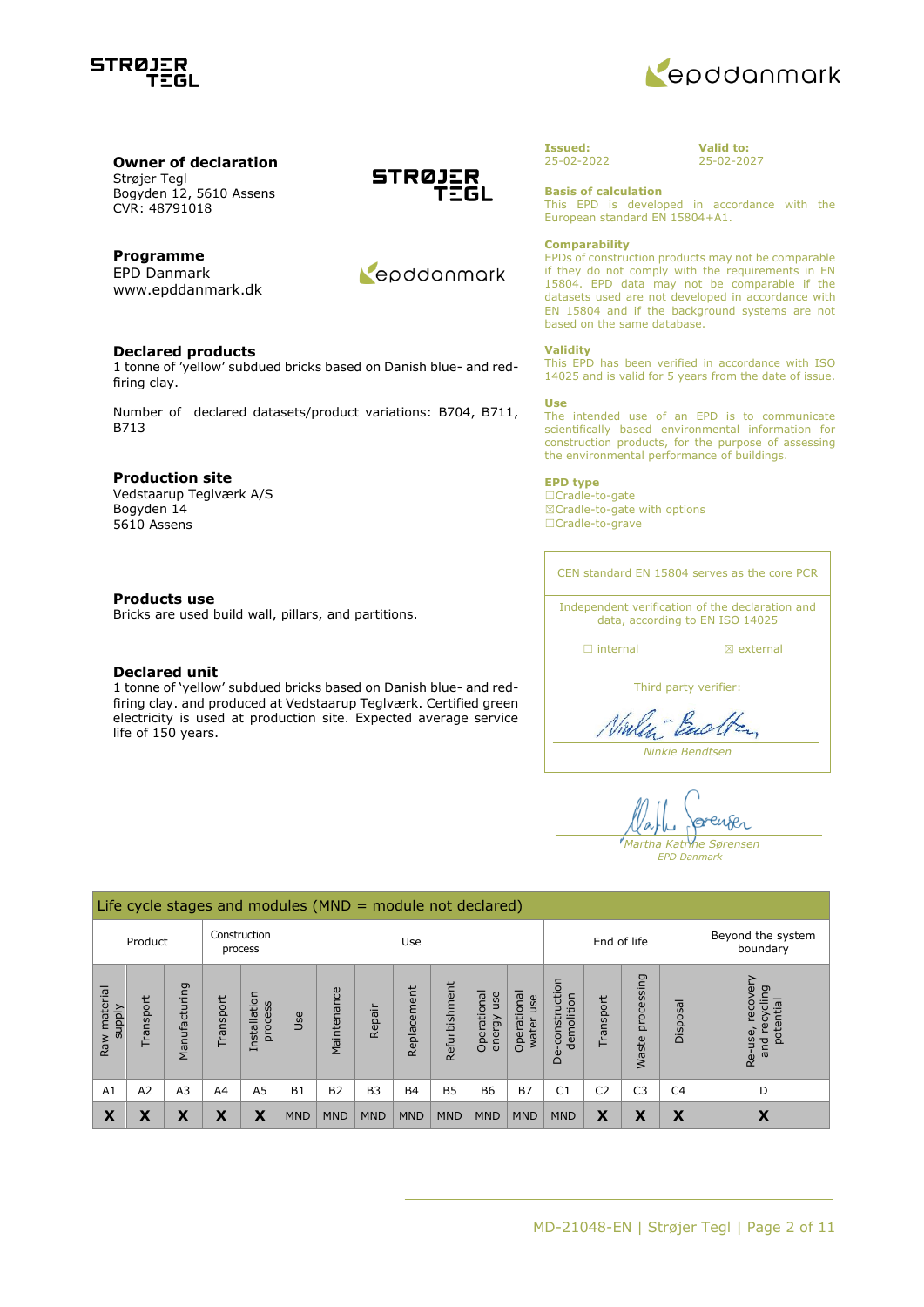



# Product information

**Product description** The EPD contains brick based on red- and blue-firing clay produces at Vedstaarup Teglværk. To achieve the different colors of bricks, clay powder (Engobe) is applicated and different incinerations techniques are used. Additive as Limefiller and Barium carbonate is to enhance specifications of the Yellow subdued brick. An additional firing process is given to ensure a penetrated color for the brick. This process is called subdued.

The main product components are shown in the table below.

| <b>Material</b>  | Weight-% of declared product |
|------------------|------------------------------|
| Red clay         | 20%                          |
| Blue clay        | 68 %                         |
| Sand             | $10\%$                       |
| Barium carbonate | $< 0.2 \%$                   |
| Clay powder      | $< 0.1 \%$                   |
| Water            | $2\%$                        |
|                  |                              |
| <b>Total</b>     | 100 %                        |

| <b>Material</b>                 | Weight-% of packaging |
|---------------------------------|-----------------------|
| Packaging film                  | $2\%$                 |
| Packaging paper                 | $1\%$                 |
| Pallet including return pallets | 97.9 <sub>0</sub>     |
|                                 |                       |
| Total                           | $100 \%$              |

**Representativity** This declaration, including data collection and the modeled foreground system including results, represents the production of yellow subdued clay bricks on the production site located in Assens, Denmark. Product specific data are based on average values collected full 2020 production data.

> Background data are based on Ecoinvent 3.6 cut-off and are less than 10 years old. Generally, the used background datasets are of high quality, and the majority of the datasets are only a couple of years old.

> This EPD follows Danish scenario described in TBE PCR and therefore also EoL for a Danish market.

**Dangerous substances** The products does not contain substances listed in the "Candidate List of Substances of Very High Concern for authorisation"

[\(http://echa.europa.eu/candidate-list-table\)](http://echa.europa.eu/candidate-list-table)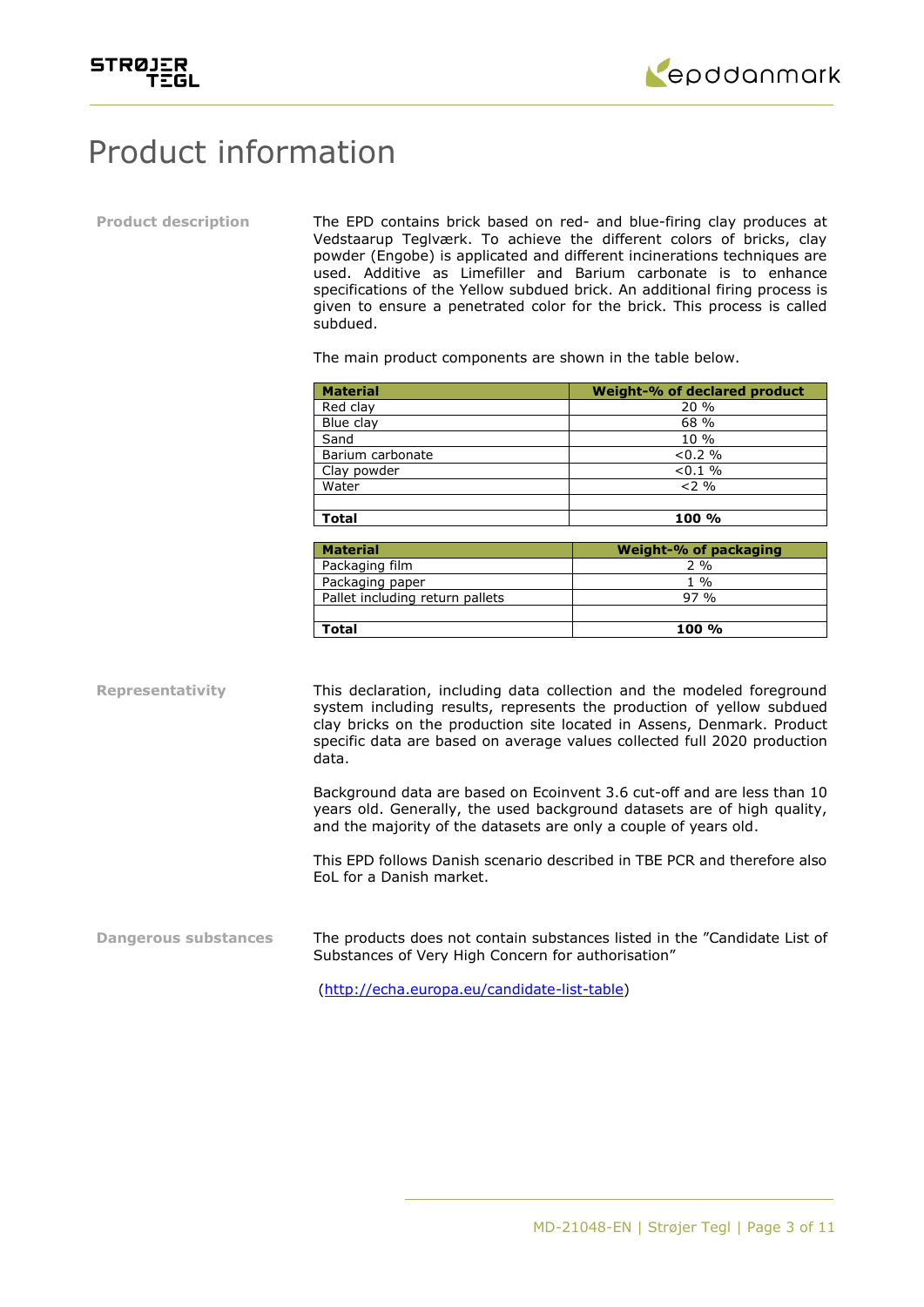



| <b>Essential characteristics</b><br>(CE) | The clay products are covered by harmonised technical specification EN<br>1304. Declaration of performance according to EU regulation 305/2011 is<br>available for all declared product variations.                          |  |  |  |  |  |
|------------------------------------------|------------------------------------------------------------------------------------------------------------------------------------------------------------------------------------------------------------------------------|--|--|--|--|--|
|                                          | Further technical information can be obtained by contacting<br>the<br>manufacturer or on the manufacturers website:                                                                                                          |  |  |  |  |  |
|                                          | https://www.strojertegl.dk/                                                                                                                                                                                                  |  |  |  |  |  |
| <b>Reference Service Life</b><br>(RSL)   | 150 years (in accordance with the PCR document issued by the<br>European Brick and Tile Industry Association (TBE):                                                                                                          |  |  |  |  |  |
|                                          | "For clay construction products, the RSL is 150 years. Studies have shown<br>that clay construction products stand out with their high durability and<br>prevail with no maintenance and a life span of 150 years and more". |  |  |  |  |  |

### **Product illustrations:**



# LCA background

**Declared unit** The LCI and LCIA results in this EPD relates to 1 tonne of clay bricks with an expected average reference service life of 150 years in accordance with the TBE PCR for clay products for use in Denmark.

| <b>Name</b>                | <b>Value</b> | Unit              |
|----------------------------|--------------|-------------------|
| Declared unit              |              | ton               |
| Density                    | 1,700        | kq/m <sup>3</sup> |
| Conversion factor to 1 kg. | 0.001        | -                 |

The declared unit is defined as: 1 tonne of bricks based on firing clay with an expected average reference service life of 150 years

**PCR** This EPD is developed according to the core rules for the product category of construction products in EN 15804+A1:2013, and the product specific PCR "TBE PCR for clay construction products2 (2014).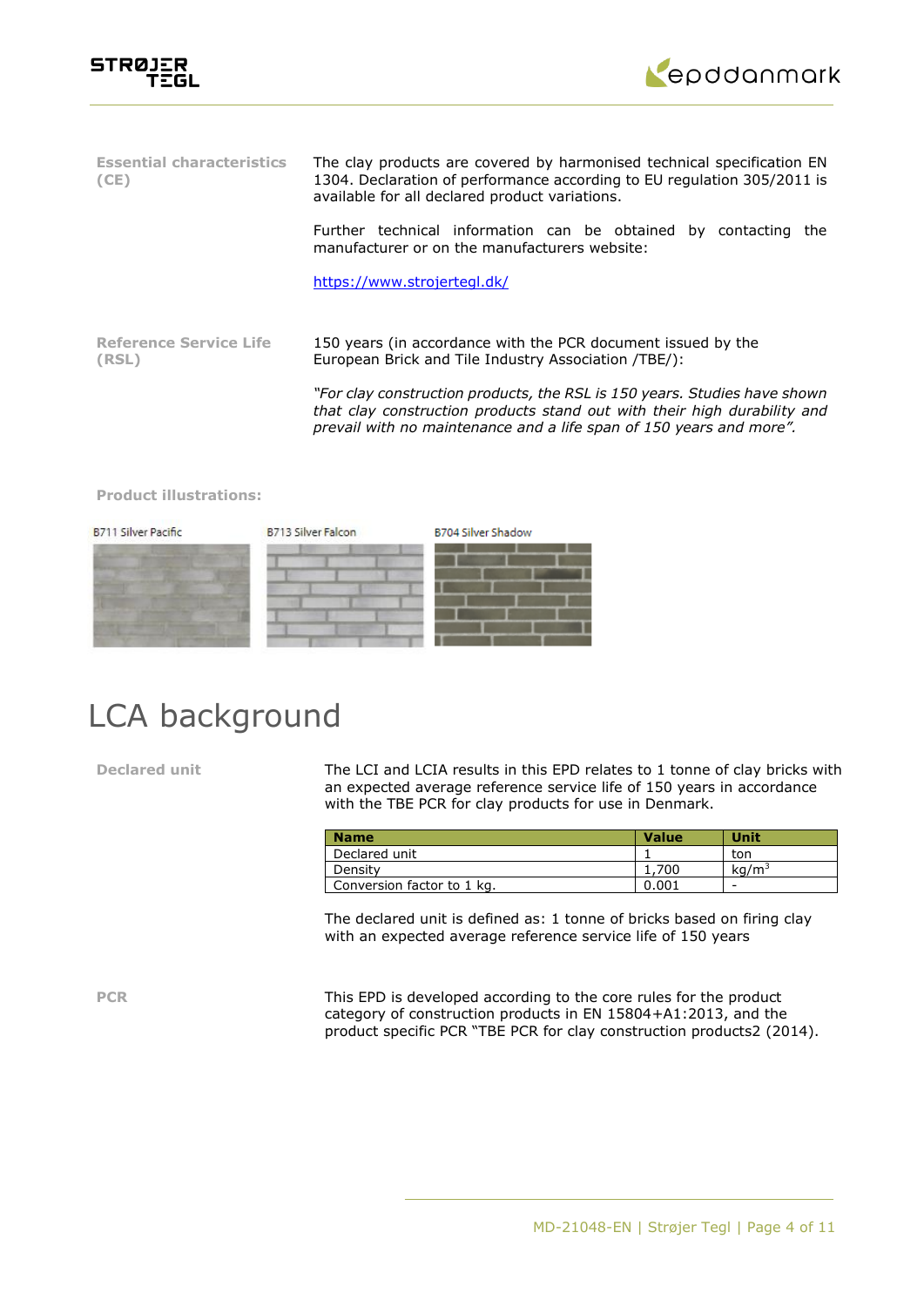



**Flow diagram**



**System boundary** This EPD is based on a "cradle-to-gate with modules C1-4 and module D" LCA, in which 99,9 weight-% has been accounted for.

> The general rules for the exclusion of inputs and outputs follows the requirements in EN 15804, 6.3.5, where the total of neglected input flows per module shall be a maximum of 5 % of energy usage and mass and 1 % of energy usage and mass for unit processes.

### **Product stage (A1-A3) includes**:

- A1 Extraction and processing of raw materials
- A2 Transport to the production site
- A3 Manufacturing processes

The product stage comprises the acquisition of all raw materials, products and energy, transport to the production site, packaging, and waste processing up to the "end-of-waste" state or final disposal. The LCA results are declared in aggregated form for the product stage, which means, that the sub-modules A1, A2 and A3 are declared as one module A1-A3.

Clay and other minerals are extracted from earth using mining equipment powered by diesel. The clay is then transported to a storage at the production facility. Preparing the clay for brick production consists of maturation and mixing of the clay. The mixture is grided and casted. In the casted form the treated clay is treated with a drying process before it is incinerated. The drying process is so excess moisture is extracted from the clay.

The bricks are fired with natural gas and wood in a tunnel kiln and then cooled. Almost all processes in the production are automatic and therefor manual work is minimal. All electricity consumed in the production is certified green energy from windturbines. The cooled product is stacked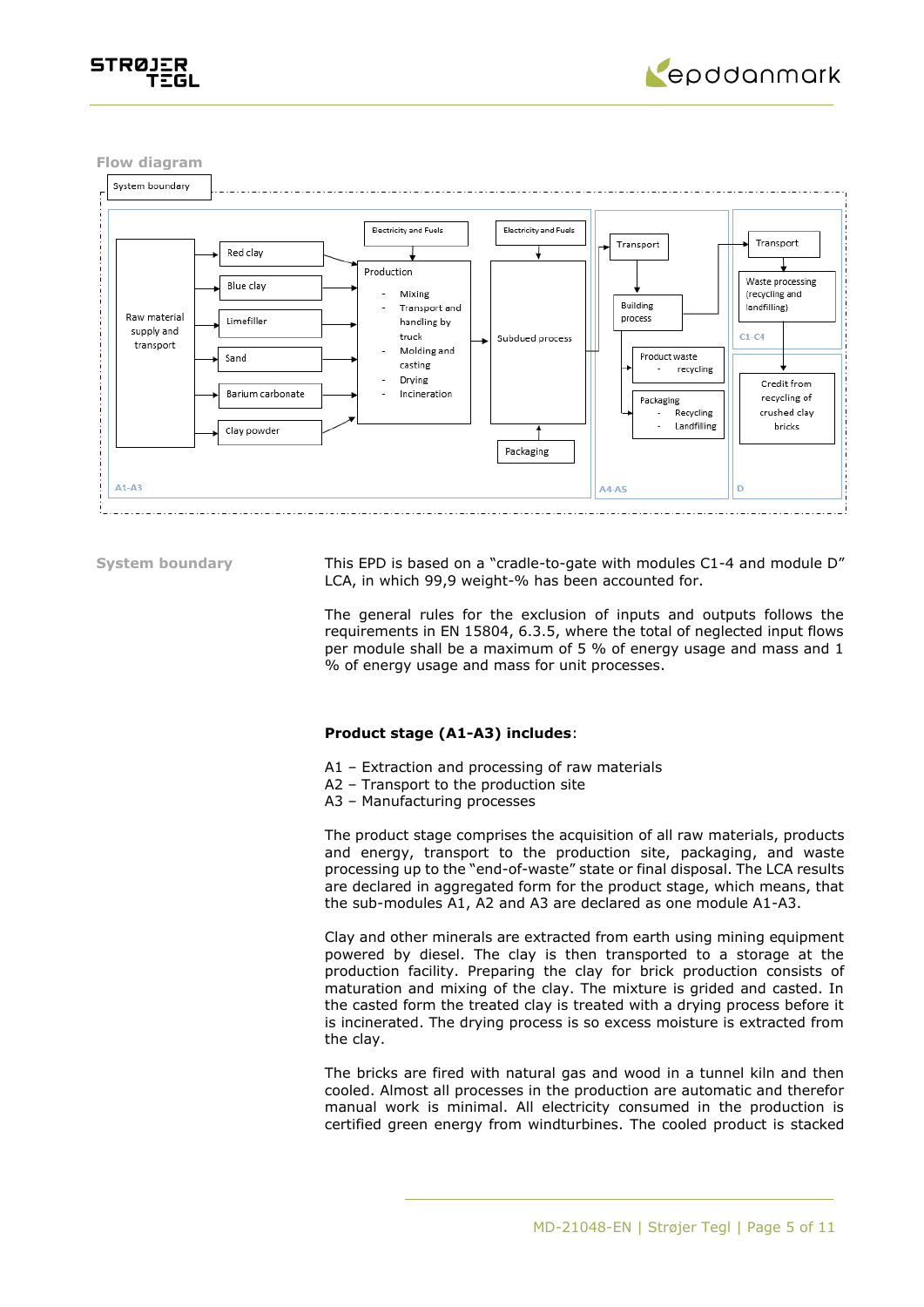



on EU pallets (wood) and wrapped in very thin plastic film (polyethylene) to hold them together and prevent accidents during transport.

## **Construction process stage (A4-A5) includes:**

- A4 transport to the building site
- A5 installation into the building

Average transport for module A4 is set as national default distance at 50 km, according to the PCR. The set up in this model is empty return.

Loss of materials during the installation phase on the building (module A5) site is set to 3 % in mass. Packaging is incinerated according to national scenario with energy recovery where the credit is declared in module D.

### **Use stage (B1-B7) includes:**

- B1 use or application of the installed product
- B2 maintenance
- B3 repair
- B4 replacement
- B5 refurbishment
- B6 operational energy use
- B7 operational water use

Modules B1– B7 can be neglected, hence these modules in general do not generate relevant environmental impact according to TBE PCR.

## **End of Life (C1– C4) includes:**

- C1 deconstruction, demolition
- C2 transport to waste processing
- C3 waste processing for reuse, recovery and/or recycling
- C4 disposal

In general, the environmental impact from C1 is very low and can therefore be ignored. Module C2 default scenario from the TBE PCR is used. The national scenario for C4 is 1 % of bricks landfilled.

# **Re-use, recovery and recycling potential (D) includes:**

Module D includes the reuse, recovery and/or recycling potentials, expressed as net impacts and benefits. This includes the substitution of clay from the recycling of crushed bricks.

According to EN15804+A1 section 6.4.3.3, the benefit potential in module D is calculated from the net output flow. Thus, it is only the primary material content in the bricks that are calculated as recycled with a substitution of clay.

The assumption of module D is as follows: the amount of recycled material mitigates 75 % of clay material. In this case all the clay material will substitute clay used for clay bricks production. The rest mitigates gravel in road construction.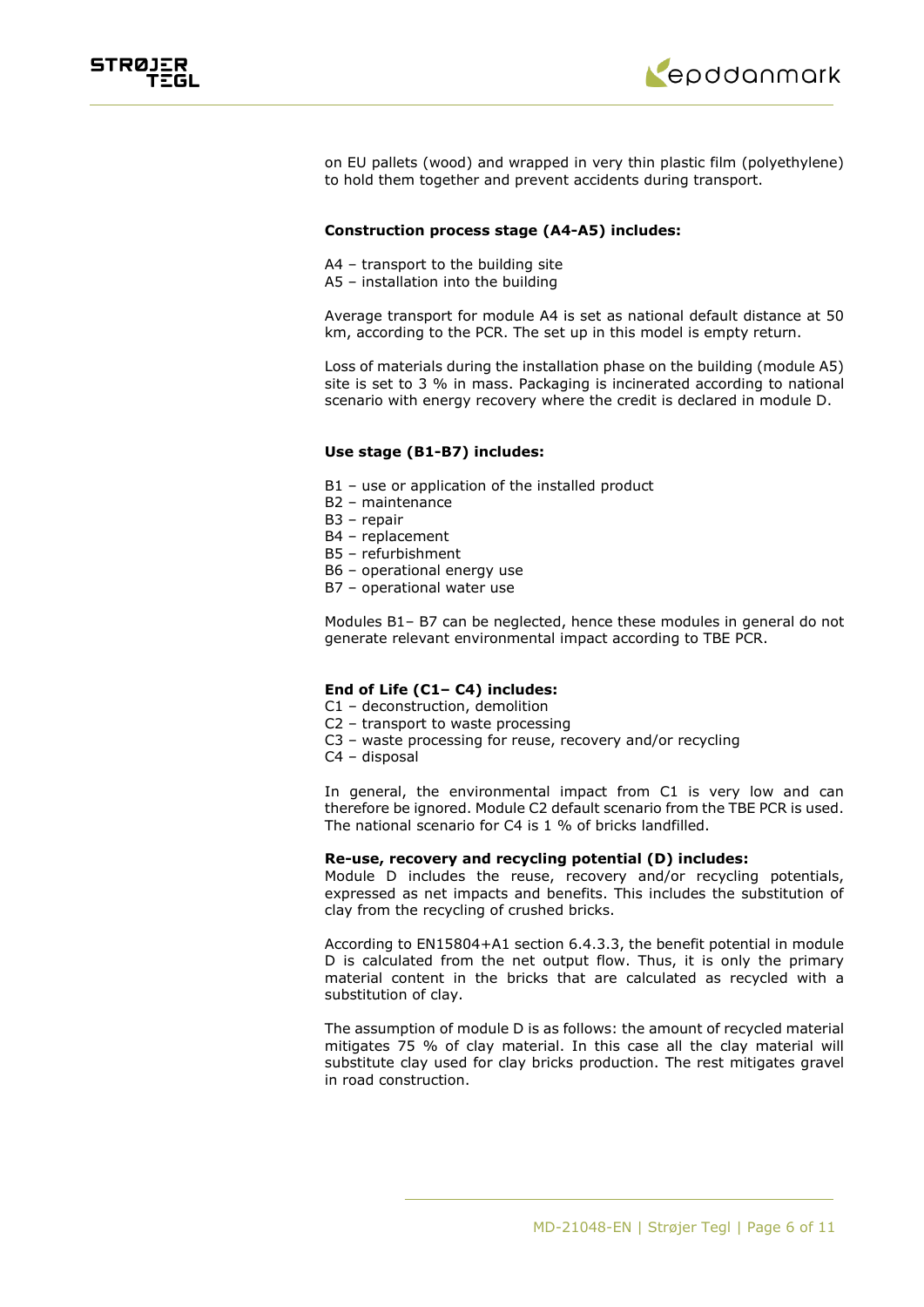

# LCA results

|                  | <b>ENVIRONMENTAL IMPACTS PER 1 tonne brick</b>                                                                                                                                                                                                                                                                                  |              |                |              |                |                |                |               |  |  |  |  |
|------------------|---------------------------------------------------------------------------------------------------------------------------------------------------------------------------------------------------------------------------------------------------------------------------------------------------------------------------------|--------------|----------------|--------------|----------------|----------------|----------------|---------------|--|--|--|--|
| <b>Indicator</b> | <b>Unit</b>                                                                                                                                                                                                                                                                                                                     | $A1 - A3$    | A <sub>4</sub> | <b>A5</b>    | C <sub>2</sub> | C <sub>3</sub> | C <sub>4</sub> | D             |  |  |  |  |
| <b>GWP</b>       | [kg $CO2$ eg.]                                                                                                                                                                                                                                                                                                                  | 3.49E+02     | $5.11E + 00$   | 1.79E+00     | 1.65E+01       | $3.12E + 00$   | 1.38E-01       | $-6.06E + 00$ |  |  |  |  |
| <b>ODP</b>       | [kg CFC 11 eq.]                                                                                                                                                                                                                                                                                                                 | 1.65E-05     | 1.01E-06       | 3.88E-08     | 3.03E-06       | 5.41E-07       | 3.21E-08       | $-6.82E - 07$ |  |  |  |  |
| AP               | [ $kg SO2 eq.]$                                                                                                                                                                                                                                                                                                                 | $6.74E + 00$ | 1.41E-02       | 7.88E-04     | 5.97E-02       | 3.03E-02       | 7.47E-03       | $-5.44E - 02$ |  |  |  |  |
| EP               | [kg $PO43$ eg.]                                                                                                                                                                                                                                                                                                                 | 3.41E-01     | 2.92E-03       | 2.84E-04     | 1.22E-02       | 5.49E-03       | 2.40E-04       | $-1.64E - 02$ |  |  |  |  |
| <b>POCP</b>      | [kg ethene-eg.]                                                                                                                                                                                                                                                                                                                 | 1.90E-01     | 6.41E-04       | 2.77E-05     | 2.23E-03       | $5.23E - 04$   | 3.21E-05       | $-2.24E - 03$ |  |  |  |  |
| ADPe             | [kg Sb eq.]                                                                                                                                                                                                                                                                                                                     | 2.39E-03     | 9.17E-05       | 3.71E-06     | 4.52E-04       | 4.84E-06       | 2.10E-06       | $-1.32E - 03$ |  |  |  |  |
| ADPf             | [MJ]                                                                                                                                                                                                                                                                                                                            | $4.65E + 03$ | $8.21E + 01$   | $3.20E + 00$ | 2.47E+02       | $4.32E + 01$   | $2.90E + 00$   | $-6.99E + 01$ |  |  |  |  |
| Caption          | $GWP = Global$ warming potential; ODP = Ozone depletion potential; $AP = Acidification$ potential of soil and water; $EP =$<br>Eutrophication potential; POCP = Photochemical ozone creation potential; ADPe = Abiotic depletion potential for non fossil<br>resources; ADPf = Abiotic depletion potential for fossil resources |              |                |              |                |                |                |               |  |  |  |  |

|                  | <b>RESOURCE USE PER 1 tonne brick</b>                                                                                                                                                                                                                                                                                                                                                                                                                                                                                                                                                                                                                                            |              |                |              |                |                |                |               |  |  |  |
|------------------|----------------------------------------------------------------------------------------------------------------------------------------------------------------------------------------------------------------------------------------------------------------------------------------------------------------------------------------------------------------------------------------------------------------------------------------------------------------------------------------------------------------------------------------------------------------------------------------------------------------------------------------------------------------------------------|--------------|----------------|--------------|----------------|----------------|----------------|---------------|--|--|--|
| <b>Parameter</b> | <b>Unit</b>                                                                                                                                                                                                                                                                                                                                                                                                                                                                                                                                                                                                                                                                      | $A1 - A3$    | A <sub>4</sub> | <b>A5</b>    | C <sub>2</sub> | C <sub>3</sub> | C <sub>4</sub> | D             |  |  |  |
| <b>PERE</b>      | [MJ]                                                                                                                                                                                                                                                                                                                                                                                                                                                                                                                                                                                                                                                                             | $2.35E+02$   | 7.65E-01       | 3.18E-02     | $2.43E + 00$   | 1.77E-01       | 3.51E-02       | $-5.19E + 00$ |  |  |  |
| <b>PERM</b>      | [MJ]                                                                                                                                                                                                                                                                                                                                                                                                                                                                                                                                                                                                                                                                             | 5.39E+01     | 2.88E-01       | 1.22E-02     | $1.12E + 00$   | 5.83E-02       | 1.25E-02       | $-2.68E + 00$ |  |  |  |
| <b>PERT</b>      | [MJ]                                                                                                                                                                                                                                                                                                                                                                                                                                                                                                                                                                                                                                                                             | $2.89E + 02$ | $1.05E + 00$   | 4.41E-02     | $3.55E + 00$   | 2.35E-01       | 4.76E-02       | $-7.87E + 00$ |  |  |  |
| <b>PENRE</b>     | [MJ]                                                                                                                                                                                                                                                                                                                                                                                                                                                                                                                                                                                                                                                                             | $4.73E + 03$ | $8.37E + 01$   | $3.26E + 00$ | $2.52E+02$     | $4.34E + 01$   | $2.96E + 00$   | $-7.65E + 01$ |  |  |  |
| <b>PENRM</b>     | [MJ]                                                                                                                                                                                                                                                                                                                                                                                                                                                                                                                                                                                                                                                                             | 1.81E-02     | $0.00E + 00$   | $0.00E + 00$ | $0.00E + 00$   | $0.00E + 00$   | $0.00E + 00$   | $0.00E + 00$  |  |  |  |
| <b>PENRT</b>     | [MJ]                                                                                                                                                                                                                                                                                                                                                                                                                                                                                                                                                                                                                                                                             | $4.73E + 03$ | $8.37E + 01$   | $3.26E + 00$ | $2.52E+02$     | $4.34E + 01$   | $2.96E + 00$   | $-7.65E + 01$ |  |  |  |
| <b>SM</b>        | [kg]                                                                                                                                                                                                                                                                                                                                                                                                                                                                                                                                                                                                                                                                             | $4.51E + 00$ | $0.00E + 00$   | $0.00E + 00$ | $0.00E + 00$   | $0.00E + 00$   | $0.00E + 00$   | $0.00E + 00$  |  |  |  |
| <b>RSF</b>       | [MJ]                                                                                                                                                                                                                                                                                                                                                                                                                                                                                                                                                                                                                                                                             | 5.19E-02     | $0.00E + 00$   | $0.00E + 00$ | $0.00E + 00$   | $0.00E + 00$   | $0.00E + 00$   | $0.00E + 00$  |  |  |  |
| <b>NRSF</b>      | [MJ]                                                                                                                                                                                                                                                                                                                                                                                                                                                                                                                                                                                                                                                                             | $0.00E + 00$ | $0.00E + 00$   | $0.00E + 00$ | $0.00E + 00$   | $0.00E + 00$   | $0.00E + 00$   | $0.00E + 00$  |  |  |  |
| <b>FW</b>        | $\lceil m^3 \rceil$                                                                                                                                                                                                                                                                                                                                                                                                                                                                                                                                                                                                                                                              | 8.24E-01     | $9.52E - 03$   | 8.87E-04     | 2.65E-02       | 2.24E-03       | 2.58E-03       | $-1.24E - 01$ |  |  |  |
| Caption          | PERE = Use of renewable primary energy excluding renewable primary energy resources used as raw materials; PERM = Use of<br>renewable primary energy resources used as raw materials; PERT = Total use of renewable primary energy resources; PENRE = Use<br>of non renewable primary energy excluding non renewable primary energy resources used as raw materials; PENRM = Use of non<br>renewable primary energy resources used as raw materials; PENRT = Total use of non renewable primary energy resources; $SM =$<br>Use of secondary material; $RSF = Use$ of renewable secondary fuels; $NRSF = Use$ of non renewable secondary fuels; $FW = Net$ use<br>of fresh water |              |                |              |                |                |                |               |  |  |  |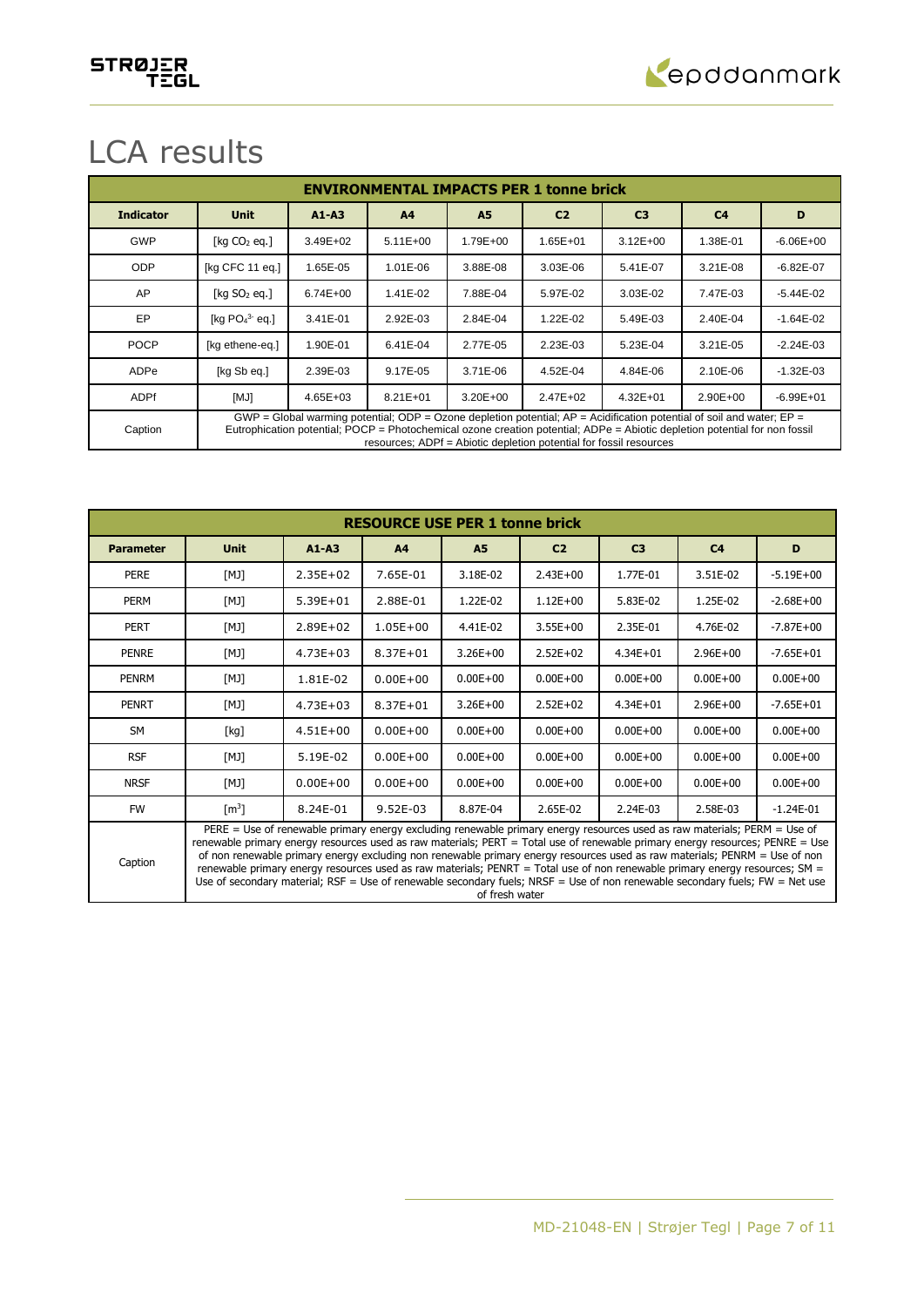

|                  | <b>WASTE CATEGORIES AND OUTPUT FLOWS PER 1 tonne brick</b> |              |                |           |                |                |                |               |  |  |  |
|------------------|------------------------------------------------------------|--------------|----------------|-----------|----------------|----------------|----------------|---------------|--|--|--|
| <b>Parameter</b> | <b>Unit</b>                                                | $A1 - A3$    | A <sub>4</sub> | <b>A5</b> | C <sub>2</sub> | C <sub>3</sub> | C <sub>4</sub> | D             |  |  |  |
| <b>HWD</b>       | [kg]                                                       | 5.89E-03     | 2.03E-04       | 9.14E-06  | 6.60E-04       | 1.18E-04       | 5.15E-06       | $-4.06E - 04$ |  |  |  |
| <b>NHWD</b>      | [kg]                                                       | $1.65E + 01$ | $7.28E + 00$   | 2.87E-01  | $1.20E + 01$   | 5.14E-02       | $9.75E + 00$   | $-1.65E + 00$ |  |  |  |
| <b>RWD</b>       | [kg]                                                       | 2.95E-03     | 5.72E-04       | 2.13E-05  | 1.72E-03       | 3.02E-04       | 1.82E-05       | $-4.00E - 04$ |  |  |  |

| <b>CRU</b> | [kg] | $0.00E + 00$                                                                                                                                                                                                                                                                      | $0.00E + 00$ | $0.00E + 00$ | $0.00E + 00$ | $0.00E + 00$ | $0.00E + 00$ | $0.00E + 00$ |
|------------|------|-----------------------------------------------------------------------------------------------------------------------------------------------------------------------------------------------------------------------------------------------------------------------------------|--------------|--------------|--------------|--------------|--------------|--------------|
| <b>MFR</b> | [kg] | $3.61E + 00$                                                                                                                                                                                                                                                                      | $0.00E + 00$ | $3.00E + 01$ | $0.00E + 00$ | $9.60E + 02$ | $0.00E + 00$ | $0.00E + 00$ |
| <b>MER</b> | [kg] | $0.00E + 00$                                                                                                                                                                                                                                                                      | $0.00E + 00$ | $0.00E + 00$ | $0.00E + 00$ | $0.00E + 00$ | $0.00E + 00$ | $0.00E + 00$ |
| EEE        | [MJ] | $0.00E + 00$                                                                                                                                                                                                                                                                      | $0.00E + 00$ | $4.07E + 00$ | $0.00E + 00$ | $0.00E + 00$ | $0.00E + 00$ | $0.00E + 00$ |
| EET        | [MJ] | $0.00E + 00$                                                                                                                                                                                                                                                                      | $0.00E + 00$ | $1.63E + 00$ | $0.00E + 00$ | $0.00E + 00$ | $0.00E + 00$ | $0.00E + 00$ |
| Caption    |      | $HWD =$ Hazardous waste disposed; NHWD = Non hazardous waste disposed; RWD = Radioactive waste disposed; CRU =<br>Components for re-use; MFR = Materials for recycling; MER = Materials for energy recovery; EEE = Exported electrical<br>energy; $EET = Exported thermal energy$ |              |              |              |              |              |              |

# Additional information

**Technical information on scenarios**

# **Transport to the building site (A4)**

| Parameter                                   | Value                                   | Unit              |
|---------------------------------------------|-----------------------------------------|-------------------|
| Fuel type                                   | <b>Diesel</b>                           |                   |
| Vehicle type                                | Euro6, freight, lorry<br>>32 metric ton |                   |
| Transport distance                          | 50                                      | km                |
| Capacity utilisation (including empty runs) | 50                                      | $\%$              |
| Gross density of products transported       | 1,700                                   | kq/m <sup>3</sup> |
| Capacity utilisation volume factor          |                                         |                   |

## **Installation of the product in the building (A5)**

| Parameter                               | Value | Unit |
|-----------------------------------------|-------|------|
| Waste material (bricks) 3%              | 30    | ka   |
| Waste material (packaging)              | 0.85  | ka   |
| Direct emissions to air, soil and waste |       | ka   |

### **Use (B1-B7)**

| arameter     | مساحا<br>raiue | Unit |
|--------------|----------------|------|
| Not relevant |                |      |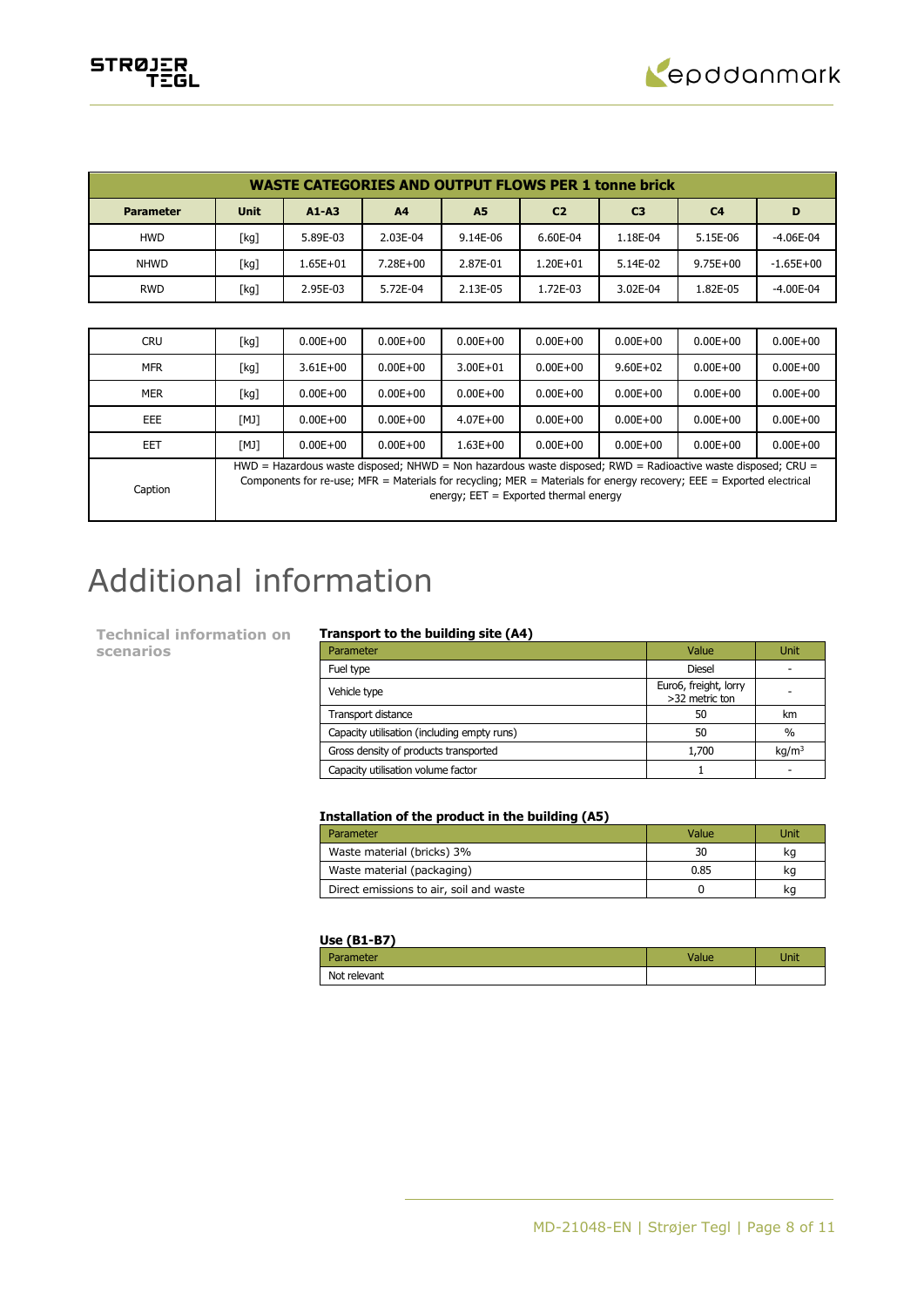

### **Reference service life**

| Navn                          |                                                                        |
|-------------------------------|------------------------------------------------------------------------|
| Reference service Life        | 150 years                                                              |
| Declared product properties   | <b>DoP</b>                                                             |
| Design application parameters | <b>DoP</b>                                                             |
| Assumed quality of work       | Supplier: https://www.strojertegl.dk/                                  |
| Outdoor environment           | https://www.strojertegl.dk/praksis-og-<br>vejledninger/leveringsquide/ |
| Indoor environment            | https://bygitegl.dk/                                                   |
| Usage conditions              | https://www.strojertegl.dk/downloads/ydeevnedeklarationer/             |
| Maintenance                   | Construction Clay products, TBE 2014                                   |

### **End of life (C1-C4)**

| Parameter                  | Value | Unit |
|----------------------------|-------|------|
| Collected separately       | 970   | kg   |
| Collected with mixed waste |       | kq   |
| For reuse                  |       | kg   |
| For recycling              | 960.3 | kq   |
| For energy recovery        |       | kg   |
| For landfilling            | 9.7   | ĸc   |

### **Reuse, recovery and/or recycling potential (D)**

| Parameter      | Value | Unit |
|----------------|-------|------|
| PE             | 0.53  | kg   |
| Paper          | 0.32  | kg   |
| Crushed bricks | 990.3 | kg   |

**Indoor air** *The EPD does not give information on release of dangerous substances to indoor air because the horizontal standards on measurement of release of regulated dangerous substances from construction products using harmonised test methods according to the provisions of the respective technical committees for European product standards are not available.*

> *There are no hazardous components in the brick components and hence no predictable indoor climate relevant components. However, there are no available measurements on indoor air emissions.*

**Soil and water** *The EPD does not give information on release of dangerous substances to soil and water because the horizontal standards on measurement of release of regulated dangerous substances from construction products using harmonised test methods according to the provisions of the respective technical committees for European product standards are not available.*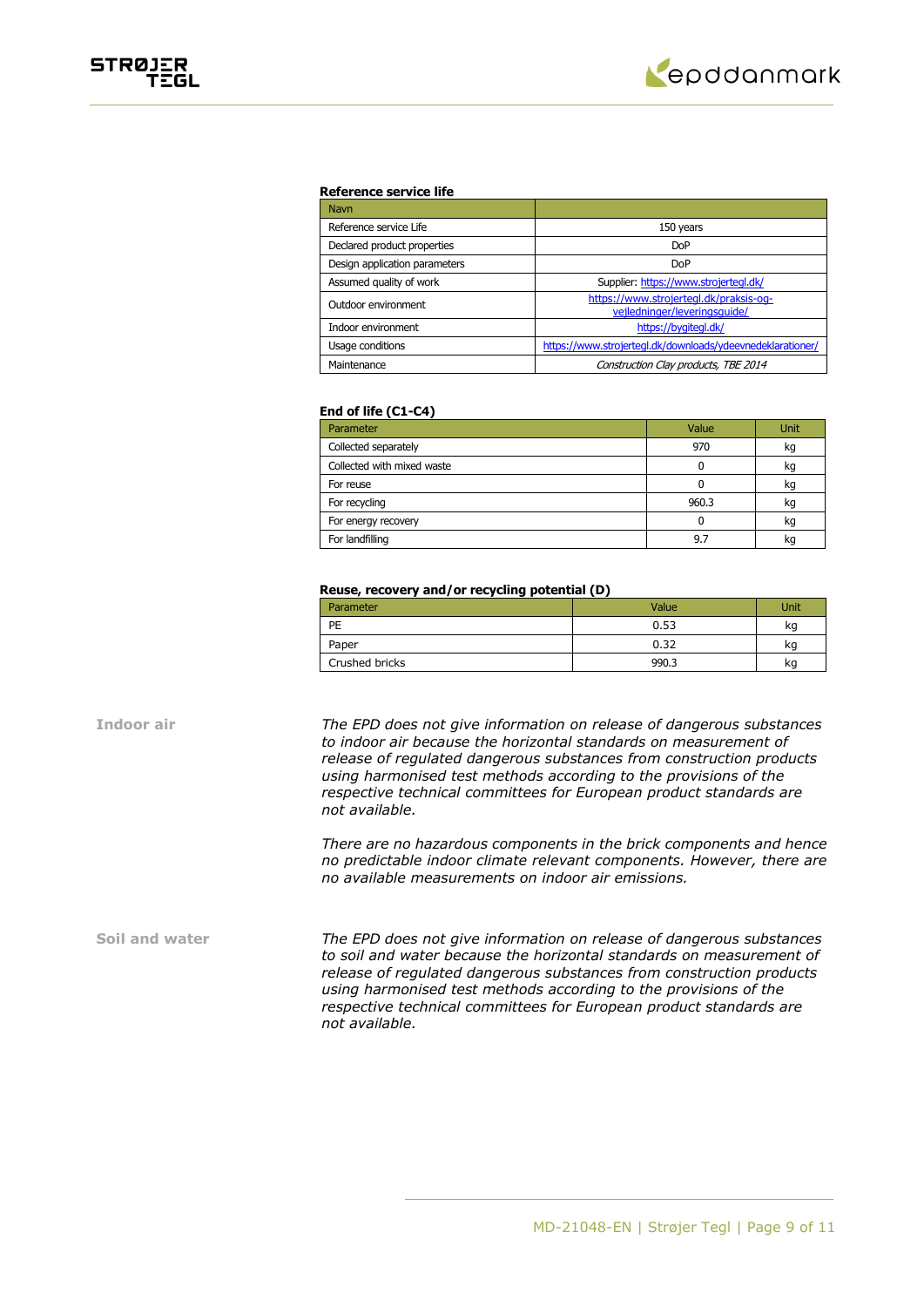

# References

| <b>Publisher</b>               | epddanmark<br>http://www.epddanmark.dk                                                                                      |
|--------------------------------|-----------------------------------------------------------------------------------------------------------------------------|
| Programme operator             | Danish Technological Institute<br>Buildings & Environment<br>Gregersensvej<br>DK-2630 Taastrup<br>http://www.teknologisk.dk |
| <b>LCA-practitioner</b>        | Rie Winther Rusbjerg<br>Energysolution A/S<br>True Møllevej 1<br>DK - 8381 Tilst<br>E-mail: rru@energysolution.dk           |
| LCA software /background data  | Simapro 9.1.1.1<br>Generic data is based on data from Ecoinvent<br>3.6 allocation, cut-off classification                   |
| 3 <sup>rd</sup> party verifier | Ninkie Bendtsen<br>NIRAS A/S<br>Sortemosevej 19<br>DK-3450 Allerød<br>www.niras.dk                                          |

# **General programme instructions**

Version 2.0 www.epddanmark.dk

# **EN 15804**

DS/EN 15804 + A1:2013 - "Sustainability of construction works – Environmental product declarations – Core rules for the product category of construction products"

# **EN 15942**

DS/EN 15942:2011 - " Sustainability of construction works - Environmental product declarations -Communication format business-to-business"

# **ISO 14025**

DS/EN ISO 14025:2010 – " Environmental labels and declarations – Type III environmental declarations – Principles and procedures"

# **ISO 14040**

DS/EN ISO 14040:2008 – " Environmental management – Life cycle assessment – Principles and framework"